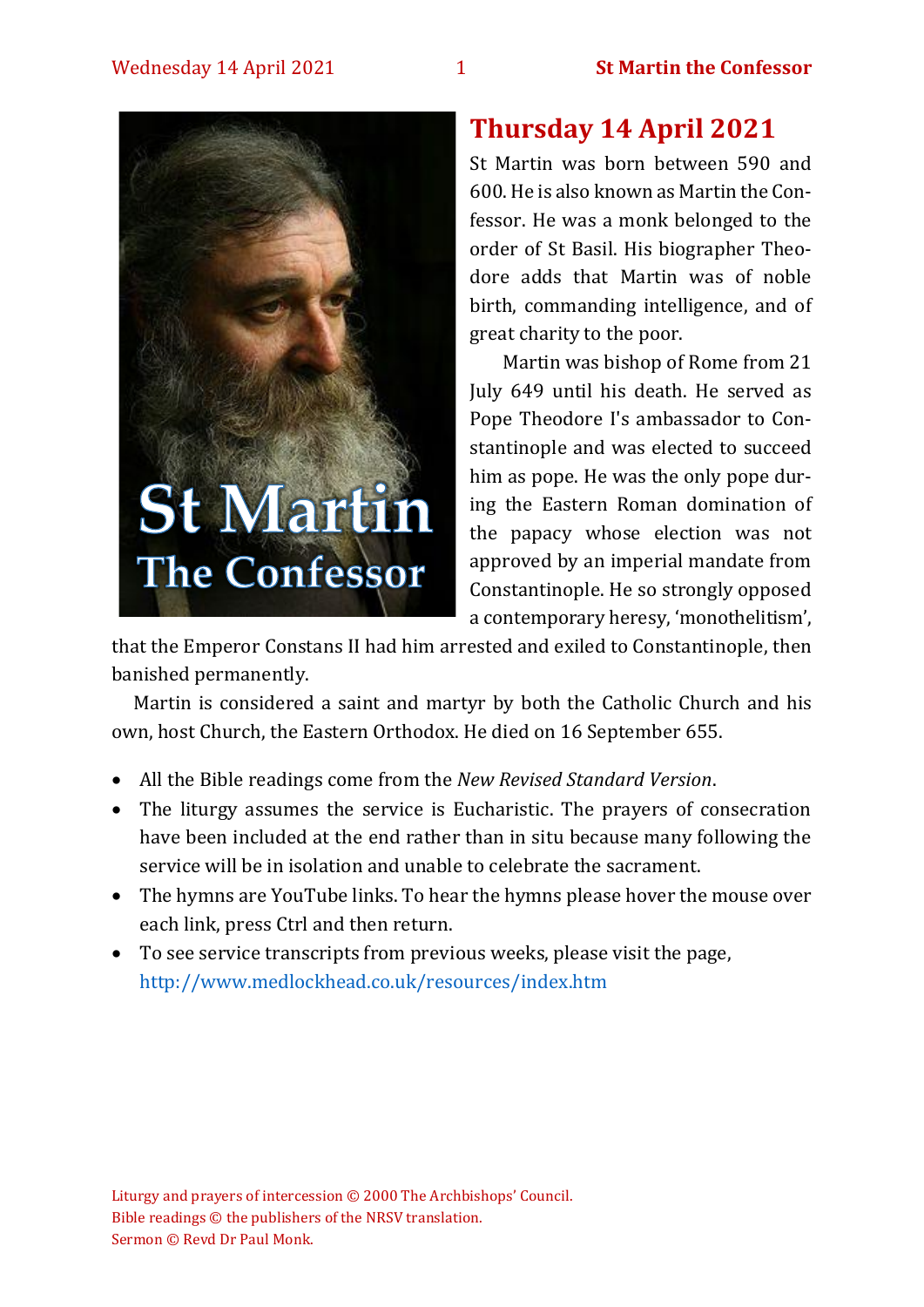# **Introduction and welcome**

HYMN 1 **I, [the Lord of sea and sky](https://youtu.be/EcxOkht8w7c)** (please click on this link to hear the hymn)

# **The Welcome**

In the name of the Father, and of the Son, and of the Holy Spirit

All **Amen.**

The Lord be with you

#### All **And also with you.**

Alleluia Christ is risen!

All **He is risen indeed! Alleluia!** 

# **The Preparation**

All **Almighty God,**

**to whom all hearts are open, all desires known, and from whom no secrets are hidden: cleanse the thoughts of our hearts by the inspiration of your Holy Spirit, that we may perfectly love you, and worthily magnify your holy name; through Christ our Lord. Amen.**

Our Lord Jesus Christ said:

The first commandment is this: 'Hear, O Israel, the Lord our God is the only Lord. You shall love the Lord your God with all your heart, with all your soul, with all your mind, and with all your strength.'

And the second is this: 'Love your neighbour as yourself.' There is no other commandment greater than these. On these two commandments hang all the law and the prophets.

#### All **Amen. Lord, have mercy.**

Jesus is the Good Shepherd:

in every generation he raises up overseers, to shepherd the Church of God that he obtained with his own blood. We are sinners: let us call to mind the times when we have failed to hear his voice and not followed where he has led.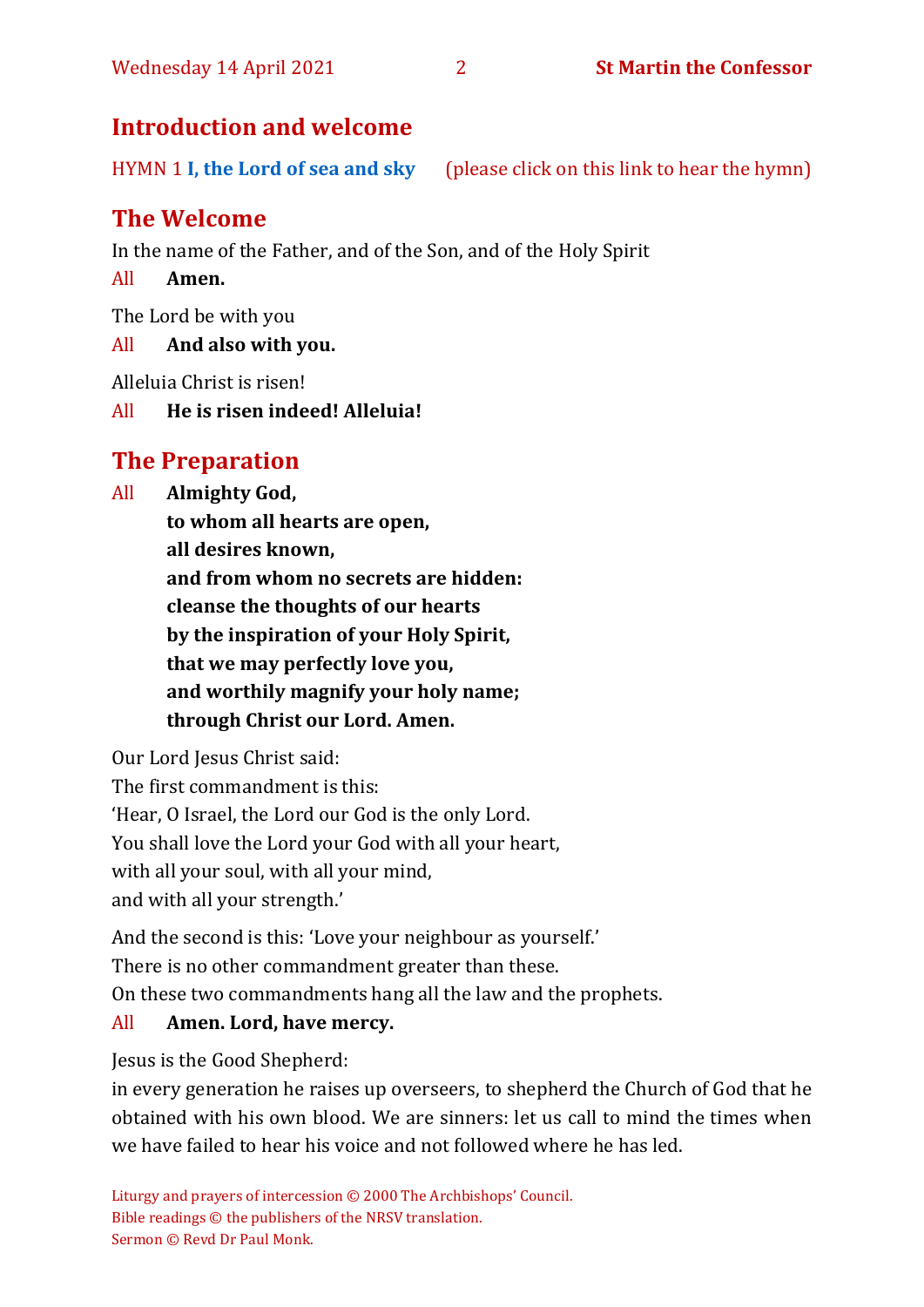All **Almighty God, our heavenly Father, we have sinned against you and against our neighbour in thought and word and deed, through negligence, through weakness, through our own deliberate fault. We are truly sorry and repent of all our sins. For the sake of your Son Jesus Christ, who died for us, forgive us all that is past and grant that we may serve you in newness of life to the glory of your name. Amen.**

Almighty God,

who forgives all who truly repent, have mercy upon you, pardon and deliver you from all your sins, confirm and strengthen you in all goodness, and keep you in life eternal; through Jesus Christ our Lord. All **Amen.**

# **The Gloria**

This Gloria is sung to the tune of 'Cwm Rhondda'. Click **[here](about:blank)** for the tune.

All **Glory be to God in Heaven, Songs of joy and peace we bring, Thankful hearts and voices raising, To creation's Lord we sing. Lord we thank you, Lord we praise you, Glory be to God our King: Glory be to God our King. Lamb of God, who on our shoulders, Bore the load of this world's sin; Only Son of God the Father, You have brought us peace within.**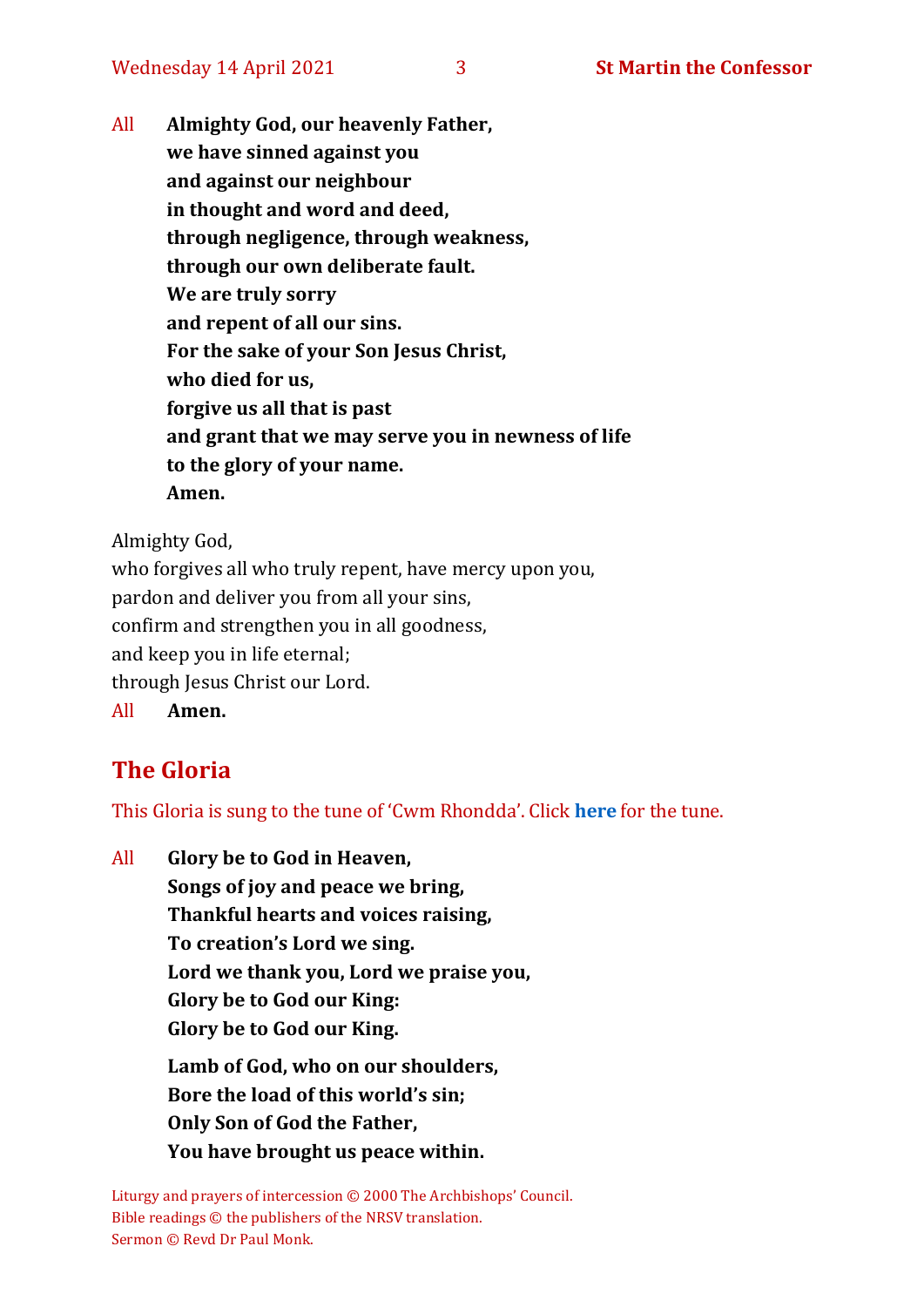**Lord, have mercy, Christ have mercy, Now your glorious reign begin: Now your glorious reign begin.**

**You O Son of God are Holy, You we praise with one accord. None in heav'n or earth is like you, Only you are Christ the Lord. With the Father and the Spirit, Ever worshipped and adored: Ever worshipped and adored.**

#### **The Collect for St Martin**

Eternal God,

you called Martin to proclaim your glory in a life of prayer and pastoral zeal: keep the leaders of your Church faithful and bless your people through their ministry, that the Church may grow into the full stature of your Son Jesus Christ our Lord, who is alive and reigns with you, in the unity of the Holy Spirit, one God, now and for ever. All **Amen.**

# **First reading**

A reading from the book of Psalms

- I will bless the Lord at all times:  $\triangleleft$ his praise shall continually be in my mouth. 2 My soul makes its boast in the Lord;  $\blacklozenge$ let the humble hear and be glad. 3 O magnify the Lord with me, ♦ and let us exalt his name together.
- 4 I sought the Lord, and he answered me, ♦ and delivered me from all my fears.
- 5 Look to him, and be radiant; so your faces shall never be ashamed.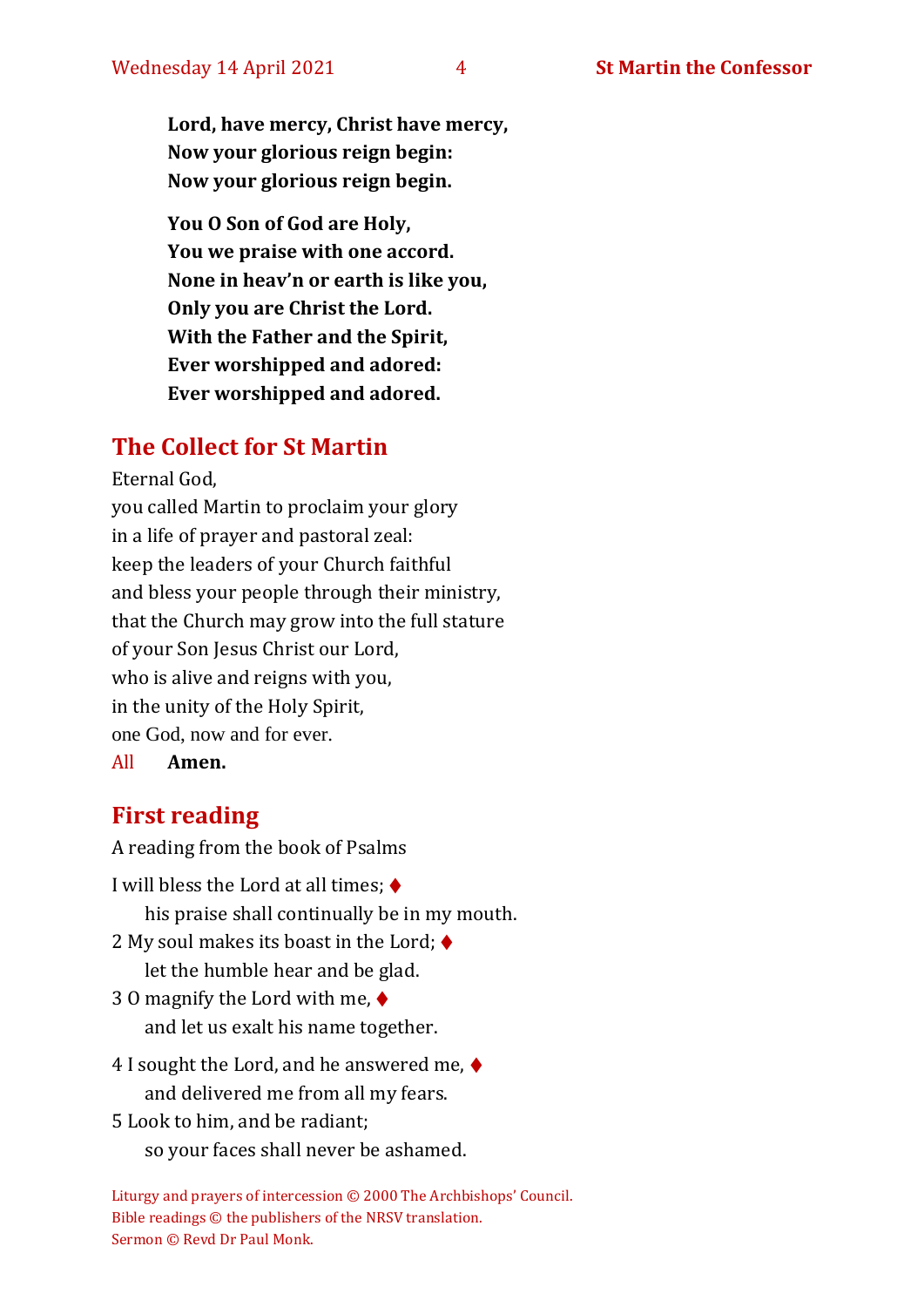6 This poor soul cried, and was heard by the Lord,  $\blacklozenge$ and was saved from every trouble.

7 The angel of the Lord encamps ♦

around those who fear him, and delivers them.

8 O taste and see that the Lord is good; ♦

happy are those who take refuge in him. *Psalm 34:1–8*

This is the Word of the Lord

All **Thanks be to God.**

#### **Second reading**

A reading from the Acts of the Apostles

The high priest and all his associates, who were members of the party of the Sadducees, were filled with jealousy. They arrested the apostles and put them in the public jail. But during the night an angel of the Lord opened the doors of the jail and brought them out. 'Go, stand in the temple courts,' he said, 'and tell the people all about this new life.'

At daybreak they entered the temple courts, as they had been told, and began to teach the people. When the high priest and his associates arrived, they called together the Sanhedrin—the full assembly of the elders of Israel—and sent to the jail for the apostles. But on arriving at the jail, the officers did not find them there. So they went back and reported, 'We found the jail securely locked, with the guards standing at the doors; but when we opened them, we found no one inside.' On hearing this report, the captain of the temple guard and the chief priests were at a loss, wondering what this might lead to.

Then someone came and said, 'Look! The men you put in jail are standing in the temple courts teaching the people.' At that, the captain went with his officers and brought the apostles. They did not use force, because they feared that the people would stone them. *Acts 5:17–26* 

This is the Word of the Lord All **Thanks be to God.**

HYMN 2 **[I heard the voice of Jesus](https://www.youtube.com/watch?v=XUVCpF8-VuE) say** (click on this link to hear the hymn)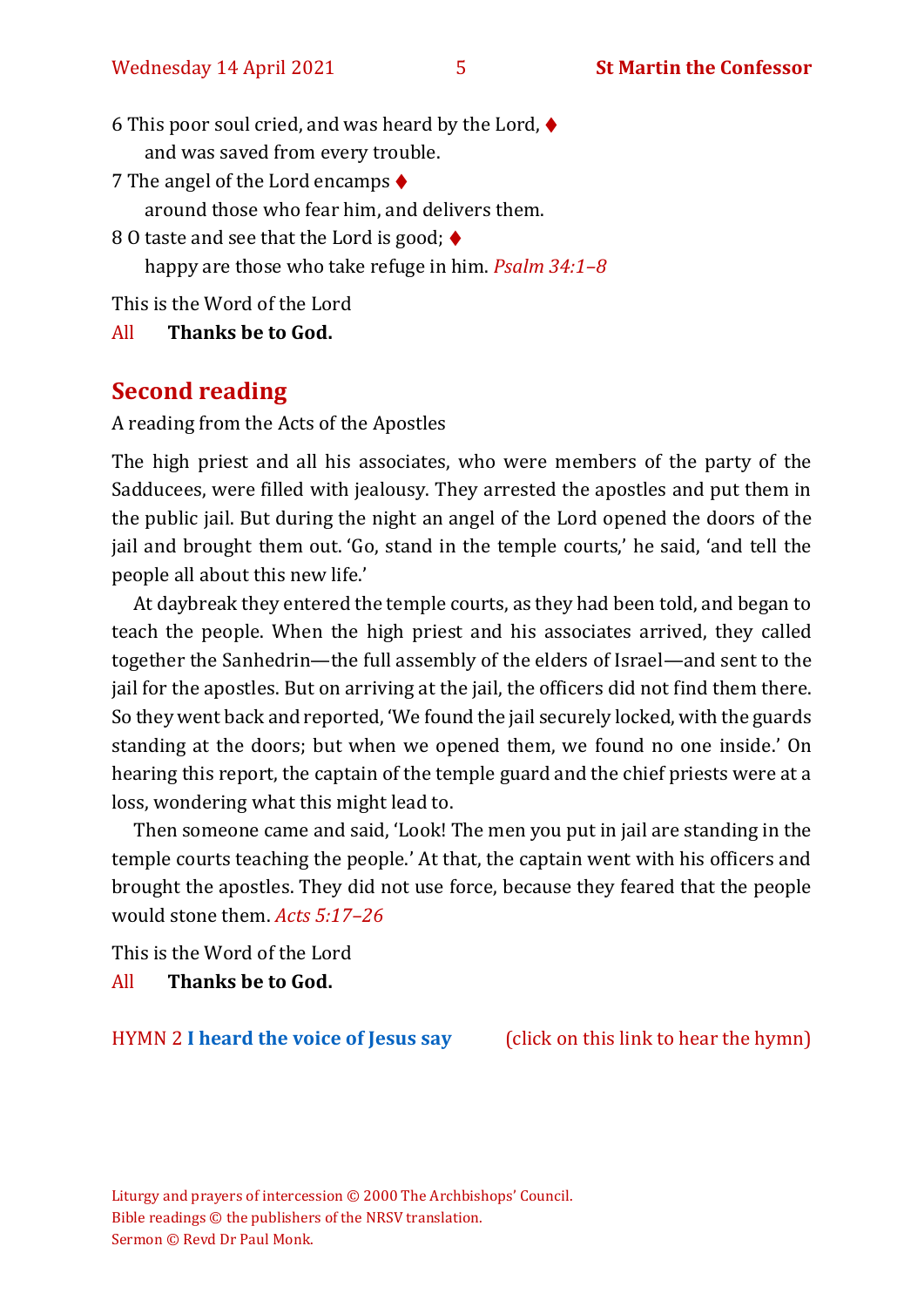#### **Gospel reading**

Hear the Gospel of our Lord Jesus Christ according to John

#### All **Glory to you O Lord.**

For God so loved the world that he gave his one and only Son, that whoever believes in him shall not perish but have eternal life. For God did not send his Son into the world to condemn the world, but to save the world through him. Whoever believes in him is not condemned, but whoever does not believe stands condemned already because they have not believed in the name of God's one and only Son.

This is the verdict: Light has come into the world, but people loved darkness instead of light because their deeds were evil. Everyone who does evil hates the light, and will not come into the light for fear that their deeds will be exposed. But whoever lives by the truth comes into the light, so that it may be seen plainly that what they have done has been done in the sight of God. *John 3:16–21* 

This is the Gospel of the Lord

All **Praise to you O Christ.** 

#### **Sermon**

Today's Gospel passage contains one of the most famous and oft-quoted verses in the whole of Scripture, 'God so loved the world that he gave his one and only Son, that whoever believes in him shall not perish but have eternal life.' It's a favourite because it offers hope and also gives advice on ways to live that achieves that hope.

One of the overriding purposes of faith is to gain eternal life. Christians don't adopt a faith in order to avoid a physical death but to avoid a death that's a complete and utter end. That's what the word 'perish' means in the context of this famous verse. Stated another way, while our physical bodies die at the end of our lives our souls continue to exist*, if we believe*. And we believe that a human soul somehow condenses the essential character and make-up of the person we once were, and it's that part of us that survives death in order to live with God. This hope explains why faith matters and therefore why our believing in him is important.

Our soul achieves eternal life if we believe in this 'one and only Son.' Unfortunately, the phrase 'believe in' is not quite so clear. There is a spectrum of belief from 'saying that he existed two thousand years ago' through 'acknowledging that he did wonderful things when he was alive' and includes 'advocating that Jesus was not just human but also God's Son'. The word 'believe' means all these things. But none of them can explain how they lead to the eternal survival of a human soul.

Elsewhere in Scripture, the word 'believe' never means something that happens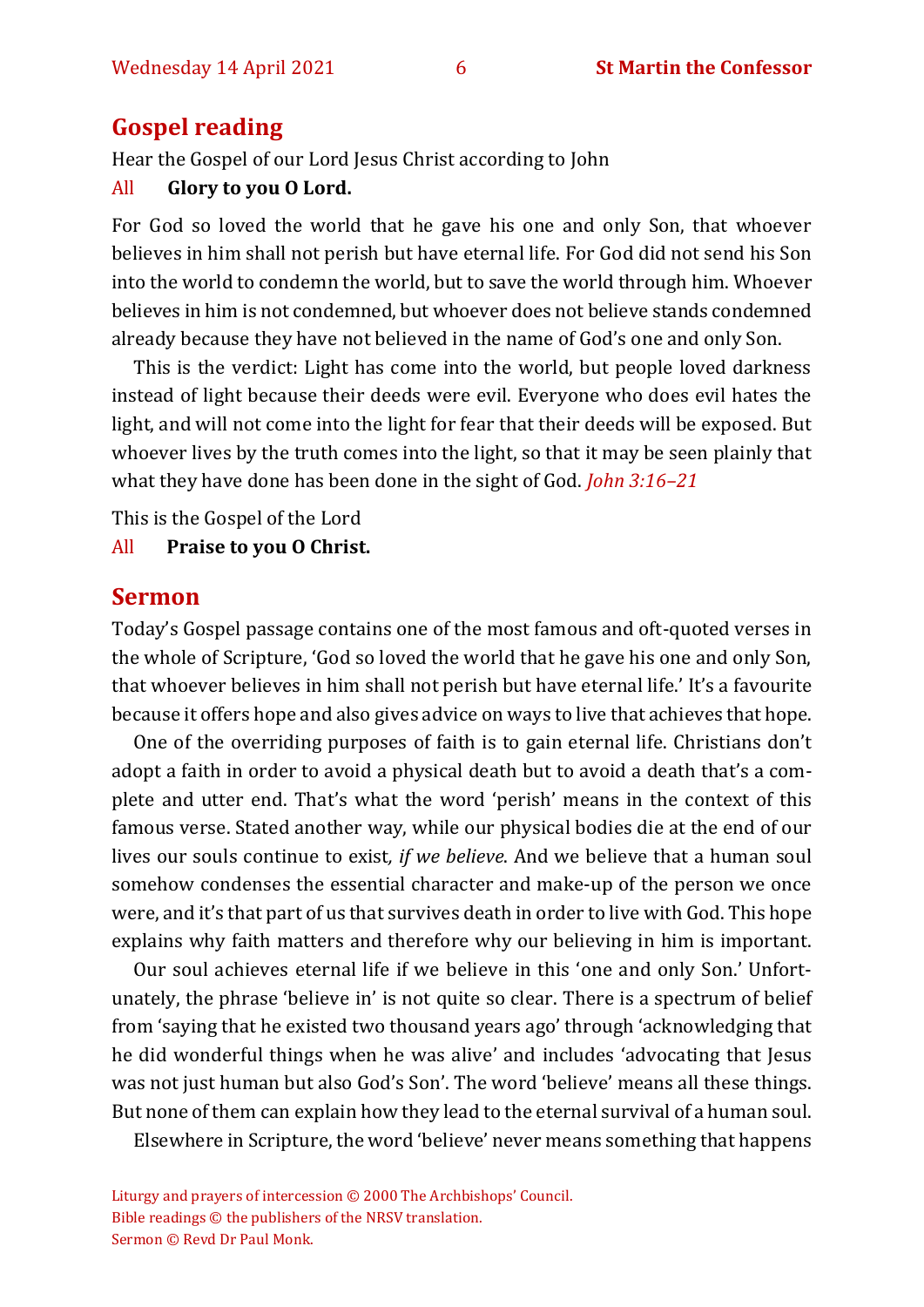only in a human mind or memory. It means something that leads to a new commitment: for example, Abraham believed and emigrated from his long-term home; Jonah believed God and went as a missionary to Nivevah; St Paul believed and turned his life upside down—he changed from a persecutor of Christians to being their champion. To believe in a person or thing always means there's a consequence.

This way of thinking says that we must be willing to be changed by our beliefs. In effect, our 'belief in Jesus' means we will end up as a different person from the whoever we were when we first started believing in him.

'Believing in Jesus', then, is all about allowing ourselves to be changed into someone so different that our soul is worth preserving for eternity. God Himself will accept our soul when our bodies die and treasure them forever. The only price is to adapt in such a way that we acknowledge that Jesus is God's only Son.

Viewed this way, the whole concept of believing in God's one and only Son distils into a neat, manageable idea. We must attempt to be like Jesus and obey whatever he says. To re-phrase John 3:16, 'God's love is so intense that he wants the soul of every single being to spend eternity with him. To that end, all he asks is that they sincerely try to mimic their lives on Jesus.'

#### **The Creed**

Do you believe and trust in God the Father, the source of all being and life, the one for whom we exist? All **We believe and trust in him.**

Do you believe and trust in God the Son,

who took our human nature,

died for us and rose again?

#### All **We believe and trust in him.**

Do you believe and trust in God the Holy Spirit, who gives life to the people of God and makes Christ known in the world?

#### All **We believe and trust in him.**

This is the faith of the Church.

#### All **This is our faith.**

**We believe and trust in one God, Father, Son and Holy Spirit. Amen.**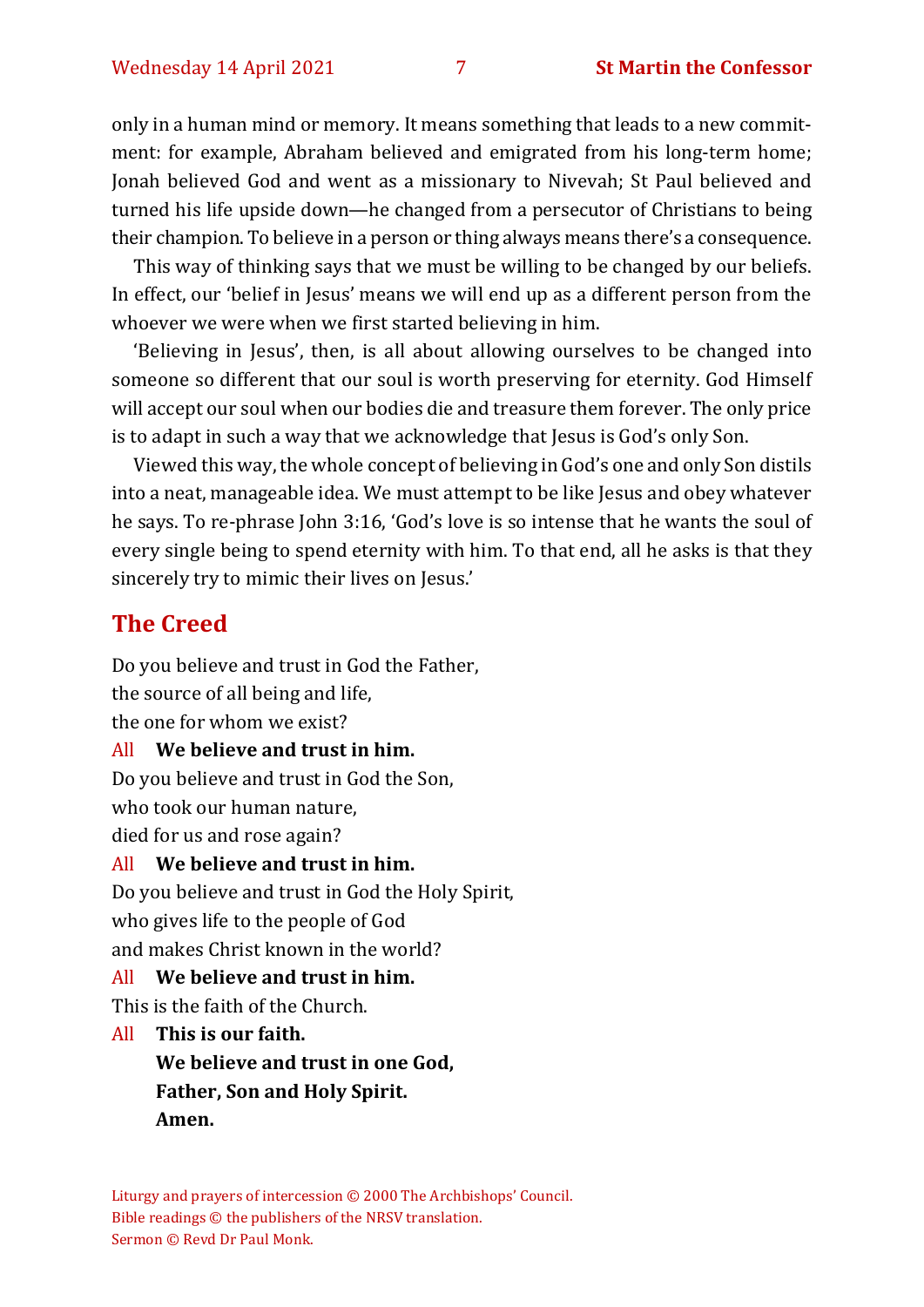# **Prayers of intercession**

#### Heavenly Father,

in every age you raise up pastors and leaders for your Church to reflect the light of Christ and to lead us in the way of holiness. We thank you for those who have been shepherds of your flock: bless your Church today with gifts of care and nurture, give a pastoral heart to bishops, priests and deacons, and strengthen all who are called to be leaders of your people. Lord, hear us.

#### All **Lord, graciously hear us.**

We thank you for the gifts of grace in the life of Saint Martin: give wisdom and insight to all in authority in Church and state, that they may use their power for good and the benefit of those over whom they are set. Lord, hear us.

#### All **Lord, graciously hear us.**

We thank you for those pastors and spiritual directors

whose influence is hidden from the world:

bless them in their quiet guidance of those who seek after your holiness and truth. Lord, hear us.

#### All **Lord, graciously hear us.**

We thank you for those who give pastoral care to the sick and the suffering:

help those who are distressed through following bad advice.

Have mercy on those whose lives lack purpose or direction

and bring them the care they need for wholeness and healing. Lord, hear us.

#### All **Lord, graciously hear us.**

We thank you for all who have worked to lead others into the way of truth and are now at rest:

grant us in this life the spiritual guidance and pastoral care

that will lead us to eternal life.

Lord, hear us.

#### All **Lord, graciously hear us.**

Father, make us worthy of everlasting joy

in the fellowship of Martin and all your saints

in the glory of your kingdom,

where you live and reign,

God for ever and ever.

#### All **Amen.**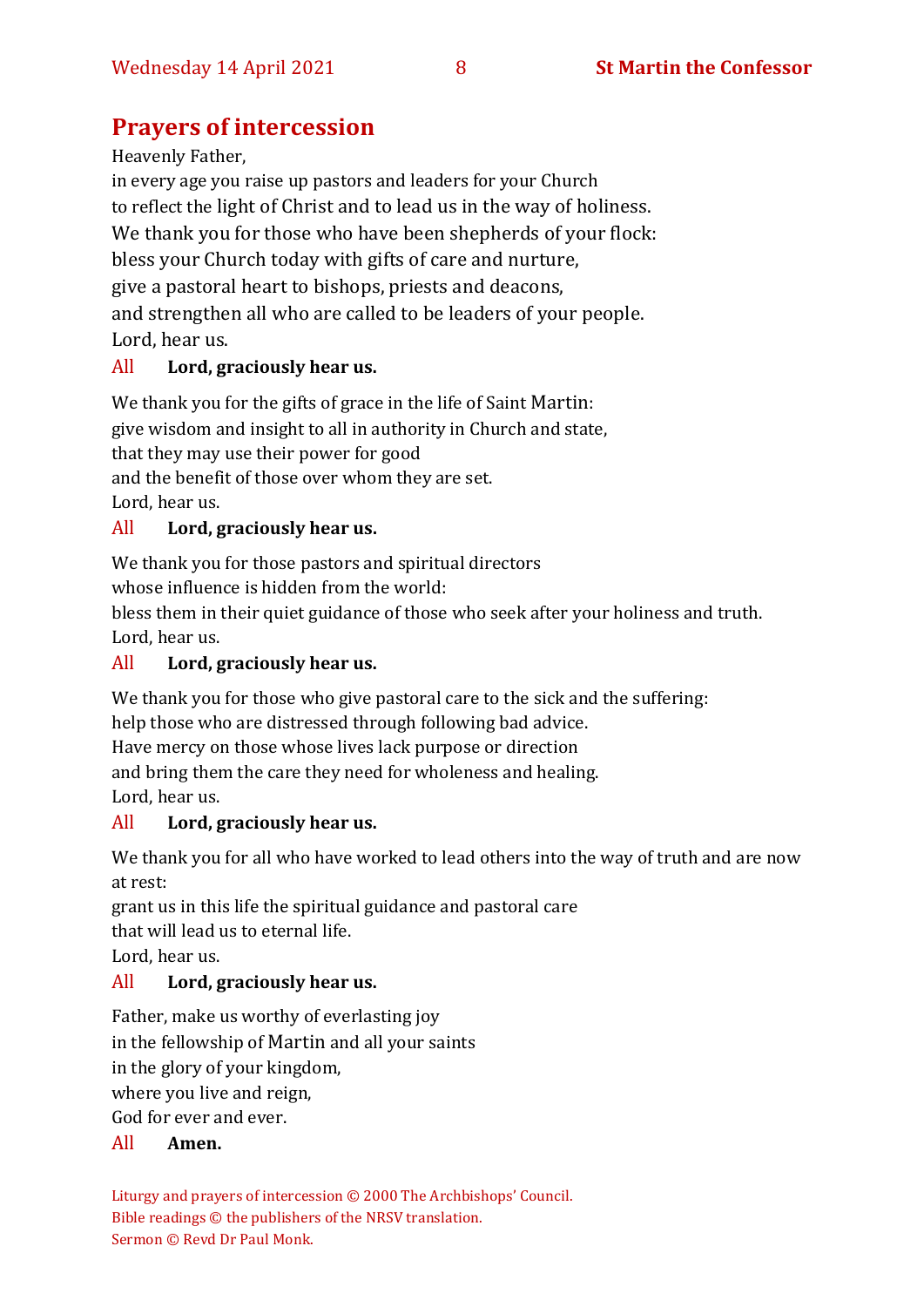Merciful Father,

All **accept these prayers for the sake of your Son, our Saviour Jesus Christ. Amen.**

# **The peace**

Unto us a child is born, unto us a son is given, and his name shall be called the Prince of Peace.

The peace of the Lord be always with you,

All **And also with you.**

|  | HYMN 3 I have decided to follow Jesus | (click on this link to hear the hymn) |
|--|---------------------------------------|---------------------------------------|
|  | I have decided to follow Jesus        | (Different version)                   |
|  | I have decided to follow Jesus        | (And another version)                 |

The liturgy of the Communion Service appears below

# The Dismissal

Christ the good shepherd, who laid down his life for the sheep, draw you and all who hear his voice, to be one flock within one fold; and the blessing of God almighty, Father, Son, and Holy Spirit, be with you now and remain with you always. All **Amen.**

HYMN 4 **[I will sing the wondrous story](https://www.youtube.com/watch?v=mv8wo-t6C1I)** (click on this link to hear the hymn)

Go in peace to love and serve the Lord.

#### All **In the name of Christ. Amen.**

Alleluia Christ is risen!

#### All **He is risen indeed! Alleluia!**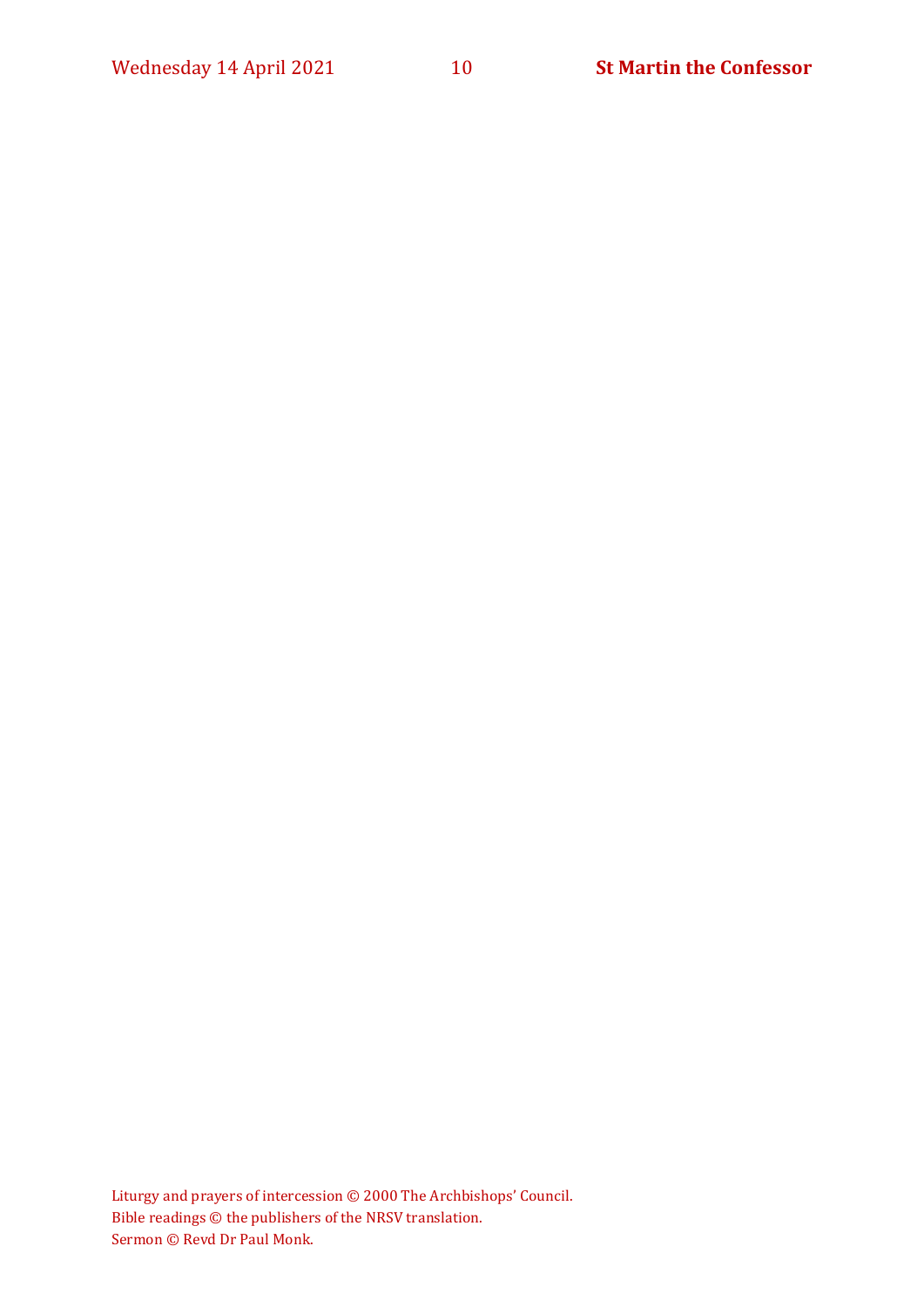# The Liturgy of the Sacrament

# Eucharistic Prayer (prayer E)

The Lord be with you

#### All **and also with you.**

Lift up your hearts.

#### All **We lift them to the Lord.**

Let us give thanks to the Lord our God.

### All **It is right to give thanks and praise.**

It is indeed right and good, our duty and our salvation, always and everywhere to give you thanks, holy Father, almighty and eternal God, through Jesus Christ our Lord. Today we honour Martin, who in your loving providence enabled your Church to grow in spirit as the body of Christ. To your children he faithfully proclaimed the good news of salvation and nourished them by ministering your sacraments. Through a pastor's love he led your people to share your grace

and witness to the world

in the communion of one true faith

and in the work of selfless charity.

On this his feast, we join with him to praise you

and in the company of angels and all the host of heaven we sing for ever of your glory:

All **Holy, holy, holy Lord, God of power and might, heaven and earth are full of your glory. Hosanna in the highest. Blessed is he who comes in the name of the Lord. Hosanna in the highest.**

We praise and bless you, loving Father, through Jesus Christ, our Lord; and as we obey his command, send your Holy Spirit, that broken bread and wine outpoured may be for us the body and blood of your dear Son.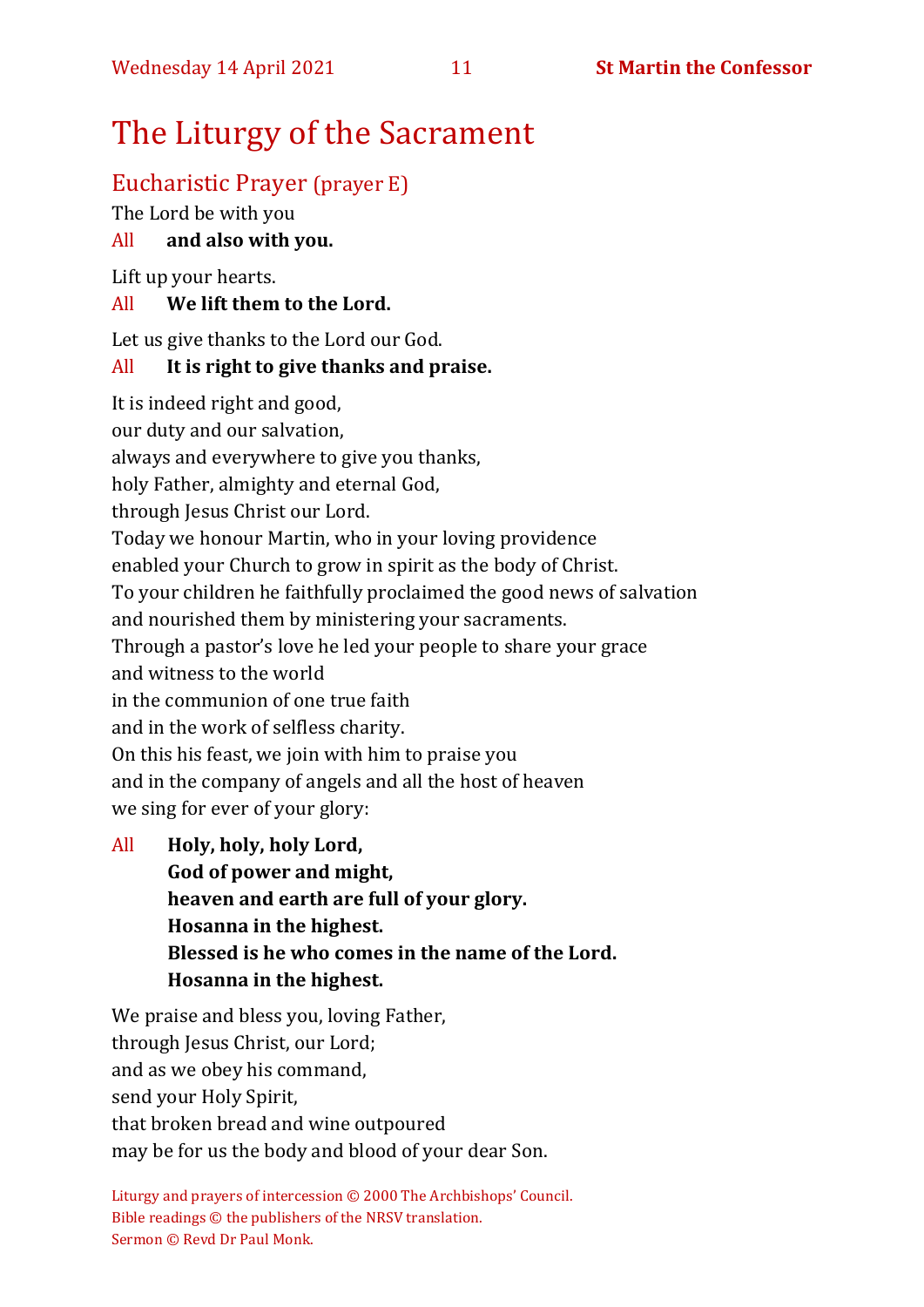On the night before he died he had supper with his friends and, taking bread, he praised you. He broke the bread, gave it to them and said: Take, eat; this is my body which is given for you; do this in remembrance of me.

When supper was ended he took the cup of wine. Again he praised you, gave it to them and said: Drink this, all of you; this is my blood of the new covenant, which is shed for you and for many for the forgiveness of sins. Do this, as often as you drink it, in remembrance of me.

So, Father, we remember all that Jesus did, in him we plead with confidence his sacrifice made once for all upon the cross.

Bringing before you the bread of life and cup of salvation, we proclaim his death and resurrection until he comes in glory.

Great is the mystery of faith:

All **Christ has died. Christ is risen. Christ will come again.**

Lord of all life, help us to work together for that day when your kingdom comes and justice and mercy will be seen in all the earth.

Look with favour on your people, gather us in your loving arms and bring us with Martin and all the saints to feast at your table in heaven.

Through Christ, and with Christ, and in Christ, in the unity of the Holy Spirit, all honour and glory are yours, O loving Father, for ever and ever.

#### All **Amen.**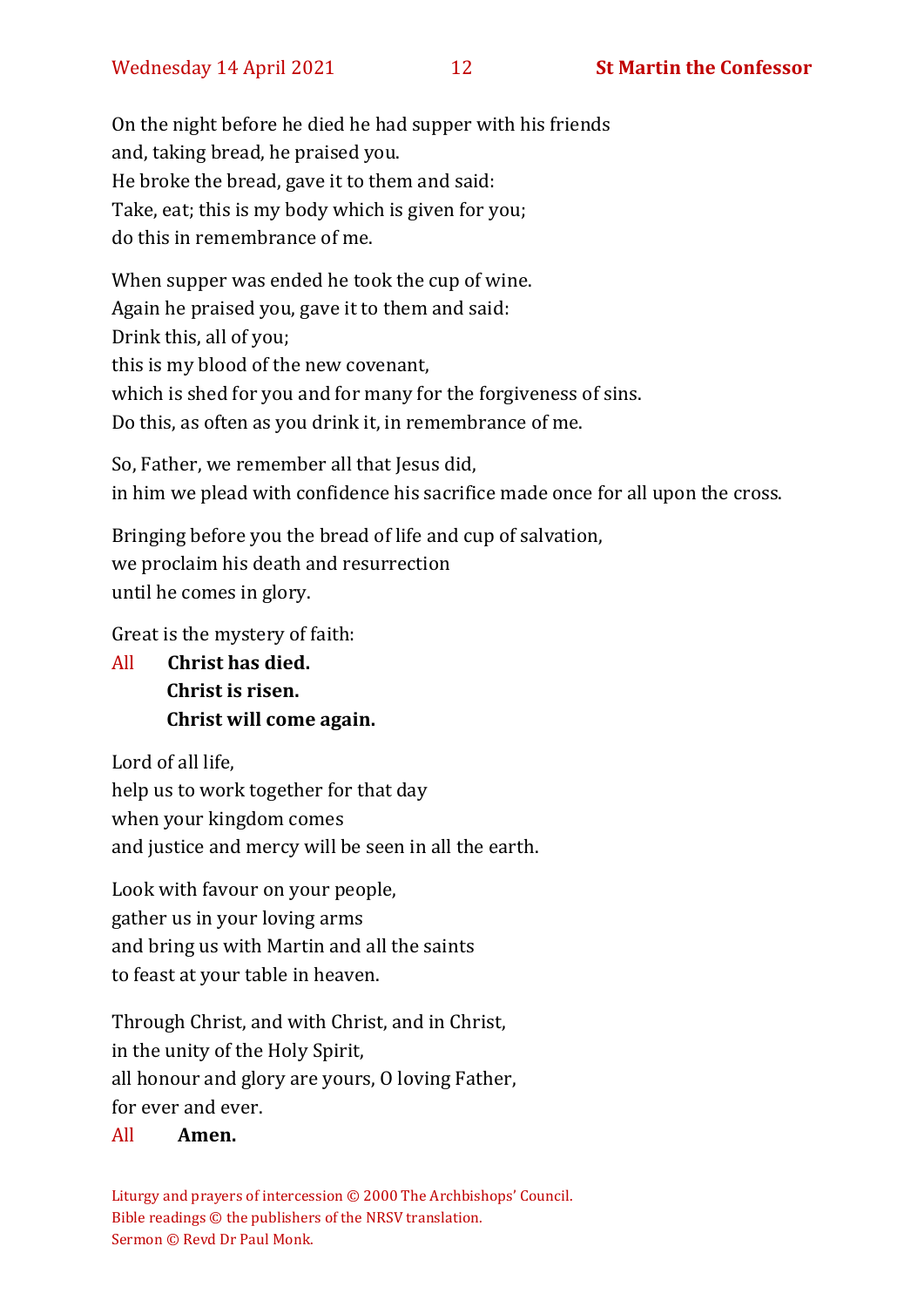# The Lord's Prayer

As our Saviour taught us, so we pray

All **Our Father in heaven, hallowed be your name, your kingdom come, your will be done, on earth as in heaven. Give us today our daily bread. Forgive us our sins as we forgive those who sin against us. Lead us not into temptation but deliver us from evil. For the kingdom, the power,** 

**and the glory are yours now and for ever. Amen.**

# Breaking of the Bread

We break this bread to share in the body of Christ.

- All **Though we are many, we are one body, because we all share in one bread.**
- All **Lamb of God,**

**you take away the sin of the world, have mercy on us.**

**Lamb of God,** 

**you take away the sin of the world, have mercy on us.**

**Lamb of God,** 

**you take away the sin of the world, grant us peace.**

Draw near with faith. Receive the body of our Lord Jesus Christ which he gave for you, and his blood which he shed for you. Eat and drink in remembrance that he died for you, and feed on him in your hearts by faith with thanksgiving.